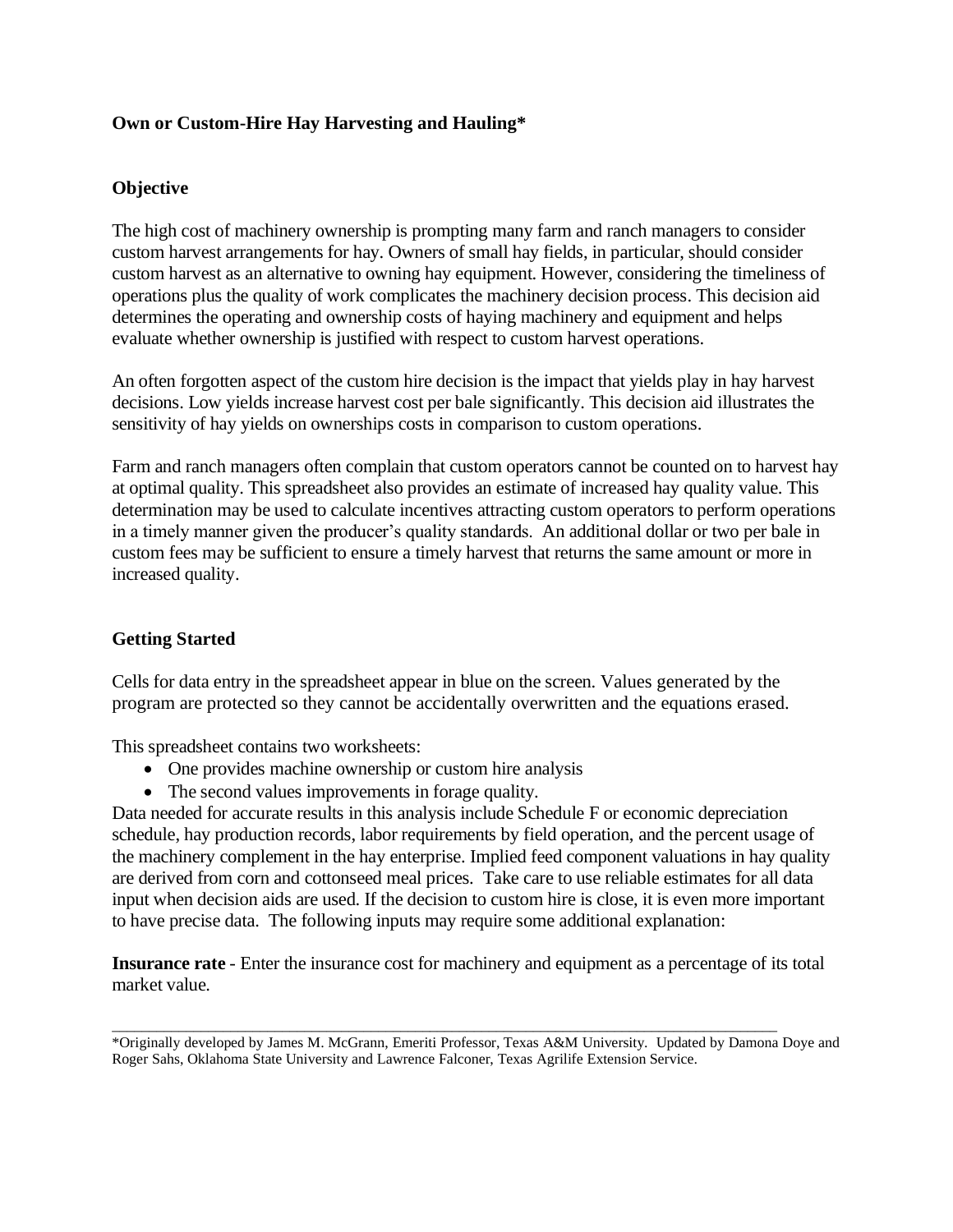**Wage rate** - Enter the total cost per hour of labor involved in hay harvest. Include non-wage payroll expenses associated with hourly employees such as the employer contributions to Social Security, Medicare and unemployment insurance.

**Miscellaneous costs -** Enter the value for items such as hay-wrap, twine or wire on a per bale basis. This value should cover all costs other than depreciation, interest, repairs, fuel and lube, insurance and management.

**Annual cost of supervisory management** - Enter the total annual value of supervisory time allocated to overseeing hay harvest and hauling.

**Current market value** - Enter the net amount each machine or implement would bring if sold. A value of zero should be entered if the machine is leased.

**Remaining economic life** - Enter the number of years that the machine is expected to remain in use on the ranch.

**Salvage value** - Enter the net sale proceeds expected when the machine is sold after its useful life on the ranch.

**Lease payment** - Enter the annual lease payment for each implement that is leased and not owned.

**Time used on hay** - Many implements are used for multiple purposes or enterprises on a farm or ranch. Enter the percentage of total machine use that should be allocated to each hay activity.

**Remaining life if not used for hay** - Because many machines are used for multiple purposes on the farm or ranch, a machine may not be sold if custom work is performed instead. Consequently, the ownership costs associated with that machine will still be incurred but they may be allocated over a longer period of time due to lower hours of usage each year. Enter a "new" economic life in this column if machinery would be kept on the ranch but for a longer period of time. If the life of the machine will not be greater, enter the original life again.

**Tractor HP used with operation** - Enter the horsepower of the tractor typically used with each implement. Since fuel use is associated with each field activity, enter a zero horsepower for tractors and self-propelled implements.

**Fuel used per acre for operation** - Enter the number of gallons of fuel used per acre for each operation in a single cutting. One method to estimate this number is to calculate the amount of fuel required to mow a field and then divide by the number of acres in that field. If the fuel usage is unknown, enter a zero to have the program calculate the fuel usage.

**Annual repair cost** - Enter the annual repair cost for the machine or implement. If the repair cost is unknown, use the repair cost calculator at the bottom of the decision aid to estimate the annual repair cost for the machine. Repair costs are estimated based on the age and price of the machine, annual hours of use and length of ownership.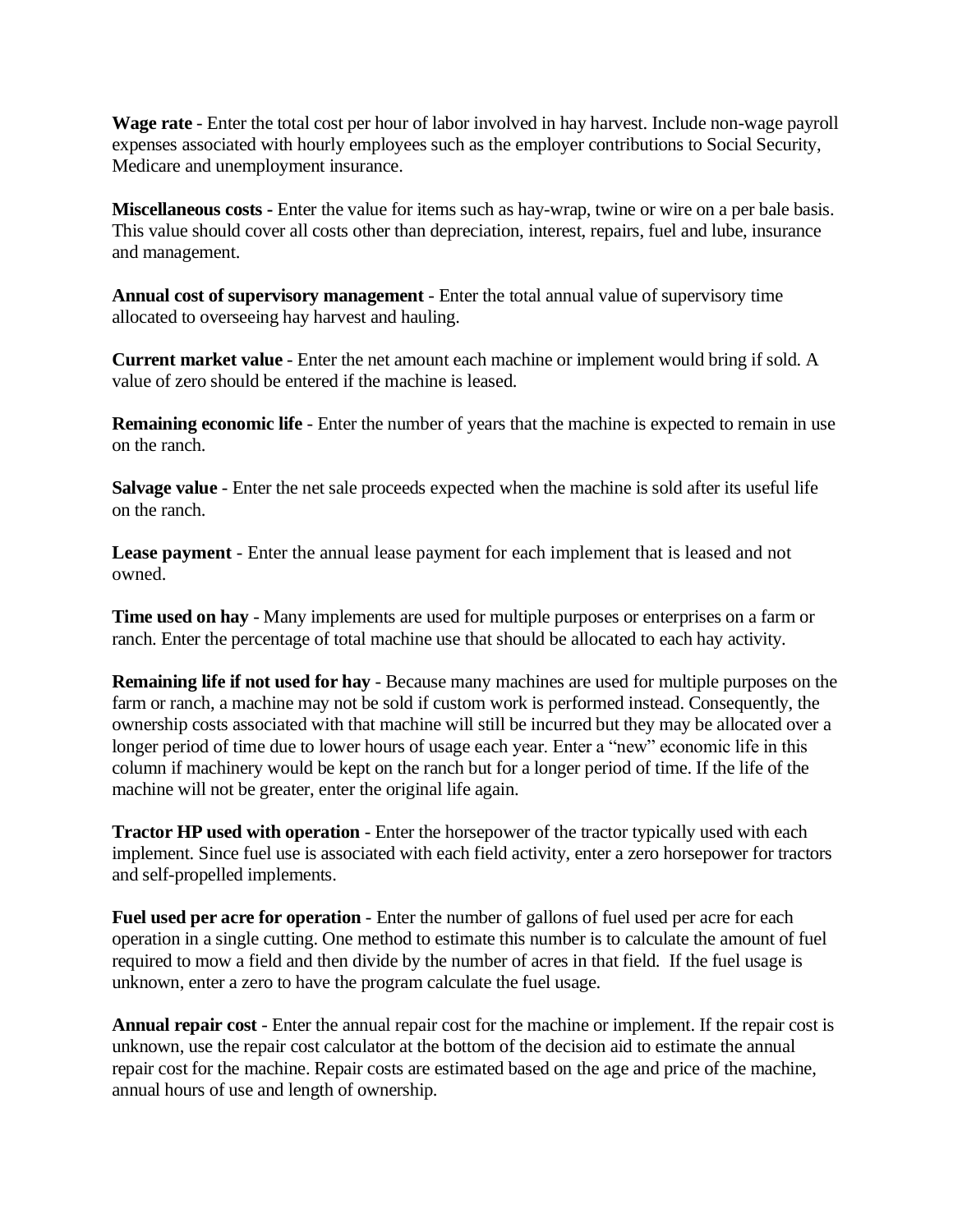The repair cost calculator provides two figures. The first figure is an estimate of the coming year's repair cost for the machine. The second figure is an annual average of the repair costs over the remaining life of the machine. This second figure should be larger than the first as it reflects general increases in repairs as the machine ages. The second figure should be used for long-term planning while the first figure is an estimate only for the next year.

## **Results**

The "Hay Harvest Cost Summary" section outlines annual ownership and operating costs for each implement and illustrates the total annual cost of hay harvest and hauling compared to custom hire. Included is a section outlining the change in annual capital ownership costs if the ranch manager elects to custom hire hay harvest. A negative change in ownership cost reflects the sale of a machine whereas an additional change reflects a retained machine whose portion of ownership costs previously devoted to haying would now be incurred on the farm.

Any additional ownership charges associated with a custom hay harvest are added to custom harvest rates and then compared to machinery ownership on the ranch. If this comparison value (either harvest only or harvest and hauling) is positive, it would be an advantage to have hay operations performed by a custom operator.

This decision aid also calculates implied values of protein and the non-protein portion of total digestible nutrients (TDN) based on market prices for corn and cottonseed meal. The resulting values reflect how much the value of hay would increase with a one-percentage point increase in either protein or non-protein TDN. These values are then used to calculate quality incentives that might be offered to arrange for timely harvest by custom operators.

An evaluation of the sensitivity of the custom-hire advantage to the total annual number of bales harvested is also presented in the results. Poor hay crop years will have higher fixed expenses per unit which enhances the advantage of custom harvest. Managers should consider the probabilities associated with different yields to appraise expected gains or losses from custom hire.

# **Other Aids to the Process**

Machinery costs can often account for as much as 50% of the annual cost of producing and harvesting a forage crop. The producer's own production records (or alternatively, Schedule F tax information plus the depreciation schedule) are a good place to start when determining hay production expenses. Of course, if an operation has multiple crop enterprises, the total farm expenses (such as those listed on the Schedule F) must be prorated among hay and other enterprises. An OSU fact sheet, AGEC-242, "From Cash Records to Cost of Production", may be helpful in this process [\(http://factsheets.okstate.edu/documents/agec-242-from-cash-records](http://factsheets.okstate.edu/documents/agec-242-from-cash-records-to-cost-of-production/)[to-cost-of-production/\)](http://factsheets.okstate.edu/documents/agec-242-from-cash-records-to-cost-of-production/).

For small acreages, custom hire of various forage operations is typically less expensive than machinery and equipment ownership and maintenance. Of course, the trade-off is forced reliance on someone else to perform operations in a timely manner to the producer's quality